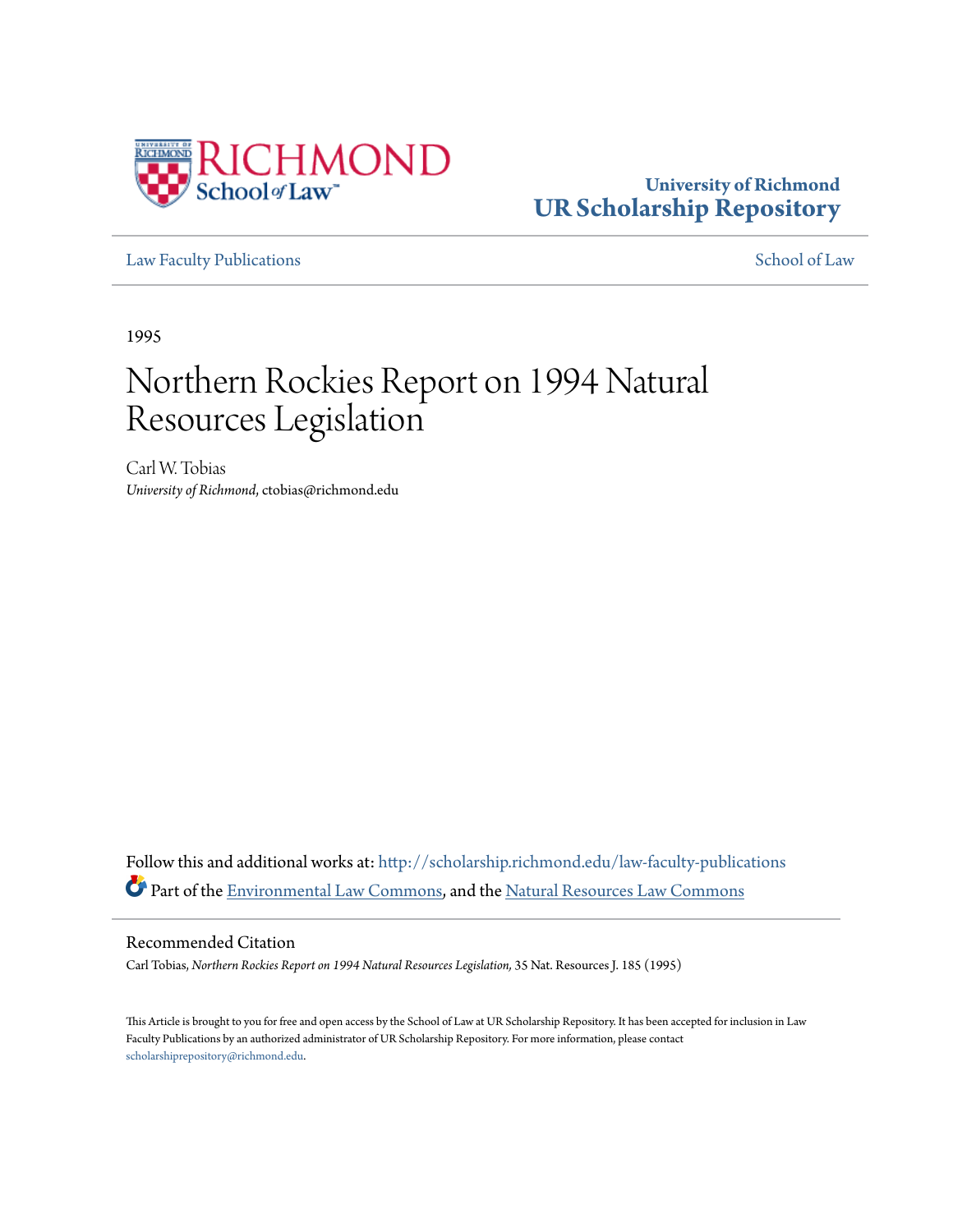## **ESSAY**

### **NORTHERN ROCKIES REPORT ON 1994 NATURAL RESOURCES LEGISLATION**

Last year (1994) was a disastrous year in Congress for individuals and organizations that are concerned about protecting the exquisite, but increasingly vulnerable, natural resources in the Northern Rocky Mountain region. Despite the growing threats to those resources, the 103d Congress enacted virtually no statutes of consequence to the protection or preservation of the resources during its second session.

There are numerous prominent examples of measures that could have significantly affected the resources of this region but which failed to pass. These included proposed amendments to the Comprehensive Environmental Response, Compensation, and Liability Act (CERCLA), the Endangered Species Act (ESA), and the Clean Water Act as well as a bill that would have fundamentally revamped the increasingly antiquated Mining Law of 1872. Congress refused to adopt a Montana state wilderness measure, although it has annually considered such legislation for the last sixteen years. Even comparatively innocuous proposals, such as one to protect the unique geothermal resources of Yellowstone National Park, were not enacted.

Congressional inability to pass some of these bills can be ascribed principally to national political machinations. For instance, the perceived importance of other measures, including the crime bill and health care reform legislation, and arguments that stringent environment controls would injure industry and private property owners probably doomed the revisions in CERCLA and the ESA. The amendments may have also fallen prey to the generic recalcitrance of Republican Party senators and representatives who sought to block much legislation in an apparent effort to deny the Democratic Party and President Bill Clinton any claimed legislative successes. The defeat of additional measures, such as the changes in the 1872 Mining Act, which would have taxed minerals extracted from public lands and imposed new environmental requirements on miners, may reflect the strength of western senators, a number of whom vote together on issues perceived to be as central as mining arguably remains to the economic interests of many western states.

The demise of Montana-specific wilderness legislation for the sixteenth year in a row is similarly problematic, and it is more difficult to comprehend without considerable understanding of local political developments in Montana. Congressional failure to pass a Montana state wilderness bill is interesting because Congress has experienced relatively little difficulty enacting measures which cover most of the other western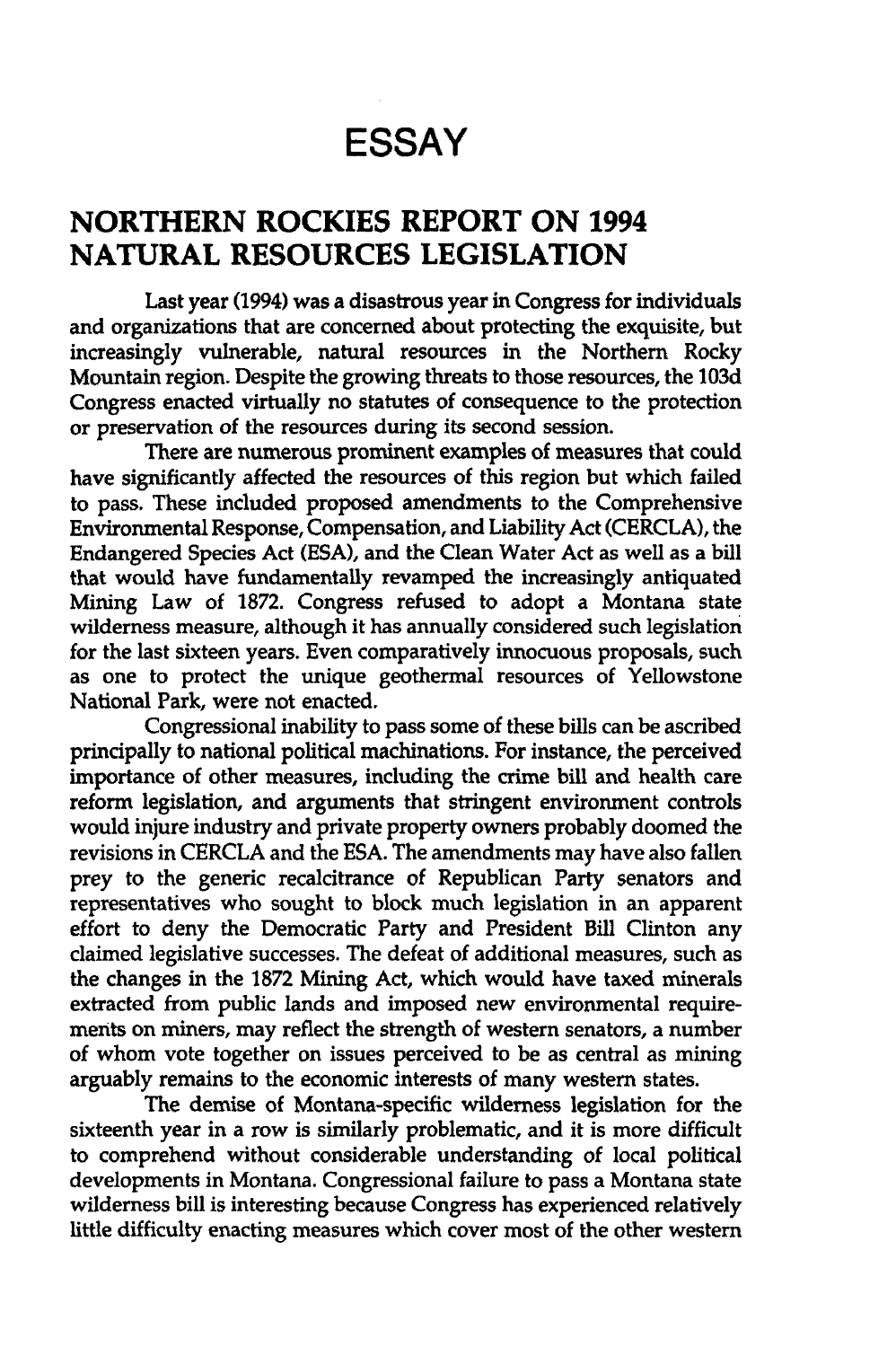states, Indeed, Congress has legislated several different statutes governing federal public lands in Colorado.

I want to report on certain political developments in the Big Sky states which will help to illuminate why 1994 was such a dismal year for national legislation relating to Montana natural resources by emphasizing the ongoing wilderness debate. Representative Pat Williams (D-Mont.), who fist won election to the House of Representatives in 1978, developed, introduced and skillfully shepherded through the House a wilderness bill that would have created approximately 1.7 million acres of new wilderness. The legislation would also have released much land for multiple use, particularly for resource development, and would have designated considerable additional acreage for further study of its suitability for inclusion in the wilderness system. Representative Carolyn Maloney (D-N.Y.) soon thereafter introduced the Northern Rockies Ecosystem Protection Act, a multi-state wilderness bill which was allegedly premised on ecosystem needs rather than state boundaries. The measure received a hearing; however, the Williams legislation easily .eclipsed the broader bill.

Once the House of Representatives passed Representative Williams' proposal and sent it to the Senate, Senator Max Baucus CD-Mont.) reintroduced a measure which would have designated 1.2 million new acres as wilderness, a bill on which the three members of Congress had agreed in principle during 1992. Senator Conrad Bums (R-Mont.), a first-term member of the senate, who was running for re-election, introduced legislation that allocated approximately 800,000 new acres to wilderness, describing the measure as one that would protect and create jobs for Montanans. Neither the Baucus nor the Burns proposal received a hearing.

Senator Bums' introduction of this wilderness legislation effectively jettisoned any hopes for passage of a Montana-specific measure during 1994. Senator Bums, Senator Baucus and Representative Williams apparently failed to participate in meaningful efforts to reach a compromise on the wilderness issue. This situation can be partially explained by the fact that Senator Burns and Representative Williams were running for reelection, and both seemed to fear that they might appear to be compromising. Given the substantial deference that senators and representatives accord to the views of the congressional delegation who represent the state for which wilderness legislation is proposed, the inability of Burns and Representative Williams to reach agreement spelled the death of Montana wilderness legislation for the sixteenth straight year.

It now seems that only two factors could break this apparent standoff. One would be the defeat of either Senator Bums or Representative Williams and the concomitant capacity of their replacements to work